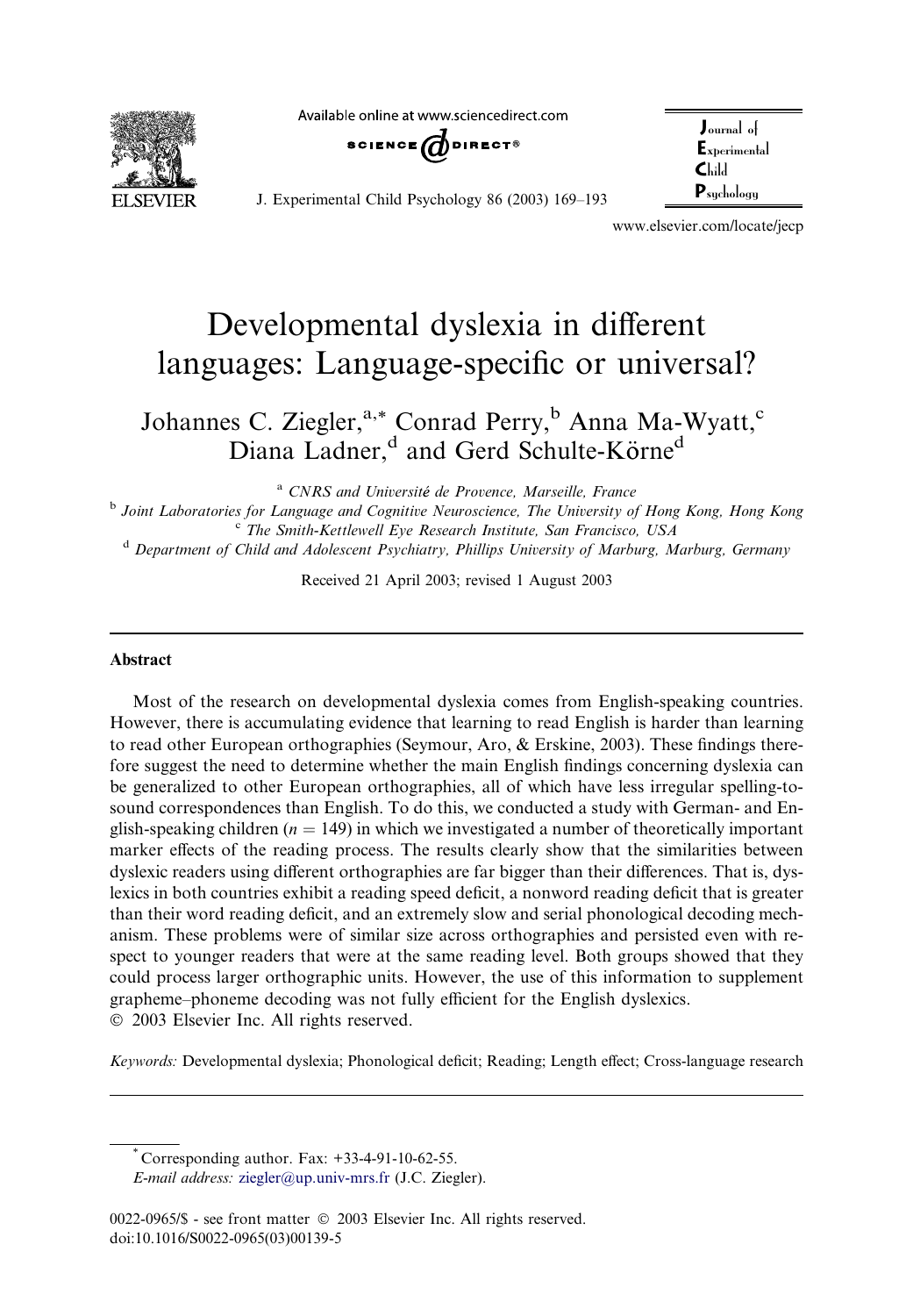## Introduction

Children affected with developmental dyslexia have difficulty learning to read and spell despite adequate intelligence and educational opportunity, and in the absence of any profound sensory or neurological impairment. Dyslexia is the most common of the childhood learning disorders.

Much of what we know about the nature and the origin of developmental dyslexia comes from studies that were conducted in English-speaking countries. A simple check in the Medline database [\(http://www.ncbi.nlm.nih.gov](http://www.ncbi.nlm.nih.gov)) shows that about two-thirds of all publications on developmental dyslexia since 1998 have came out of English-speaking countries (US, UK, Australia, Canada, and New Zealand). Given the dominance of research using the English language, it is of great importance to know whether dyslexia is the same in countries that use different languages. The ideal research design would be to give dyslexic children who are learning to read different languages the same reading tests with highly comparable linguistic material while also ensuring that participants had been matched for other potentially important variables such as age, vocabulary development, and general intellectual ability. Unfortunately, only very few studies have met these strict criteria (e.g., Landerl, Wimmer, & Frith, 1997a; Paulesu et al., 2001) and they produced slightly conflicting results. The neuroimaging studies suggest a universal basis for dyslexia (Paulesu et al., 2001), whereas the behavioral studies suggest that the nature and prevalence of dyslexia might differ between orthographies (Landerl et al., 1997a).

As concerns the origin of developmental dyslexia, the most unifying hypothesis suggests that dyslexic children have specific impairments in representing, storing, and retrieving phonological information (i.e., the phonological deficit hypothesis, see Ramus, 2003; Snowling, 2000; Wagner & Torgeson, 1987). Because reading acquisition requires the child to learn the mapping between orthography and phonology (Jorm, Share, MacLean, & Matthews, 1984; Share, 1995), problems in the representation and use of phonological information inevitably lead to problems in reading acquisition (e.g., Bradley & Bryant, 1983; Bryant & Bradley, 1985; Goswami & Bryant, 1990). The phonological deficit hypothesis is supported by a number of studies showing that dyslexics have difficulties in tasks requiring verbal short-term memory, phonological awareness, phonological recoding, and rapid automatized naming (e.g., Brady & Shankweiler, 1991; Denckla & Rudel, 1976; Rack, Snowling, & Olson, 1992). Although it is still a matter of debate whether the phonological deficit can be reduced to a more low-level sensory deficit (e.g., Goswami et al., 2002; Helenius, Uutela, & Hari, 1999; Manis et al., 1997; Marshall, Snowling, & Bailey, 2001; Schulte-Körne, Deimel, Bartling, & Remschmidt, 1998a, 1998b; Serniclaes, Sprenger-Charolles, Carre, & Demonet, 2001; Tallal, 1980), it seems quite clear that any theory of dyslexia needs to account for the robust phonological deficits that are present in most dyslexics (Ramus, 2001, 2003; Ramus et al., 2003). A universal theory of dyslexia predicts that phonological deficits are very similar for dyslexics in different countries, an argument that we discuss further subsequently.